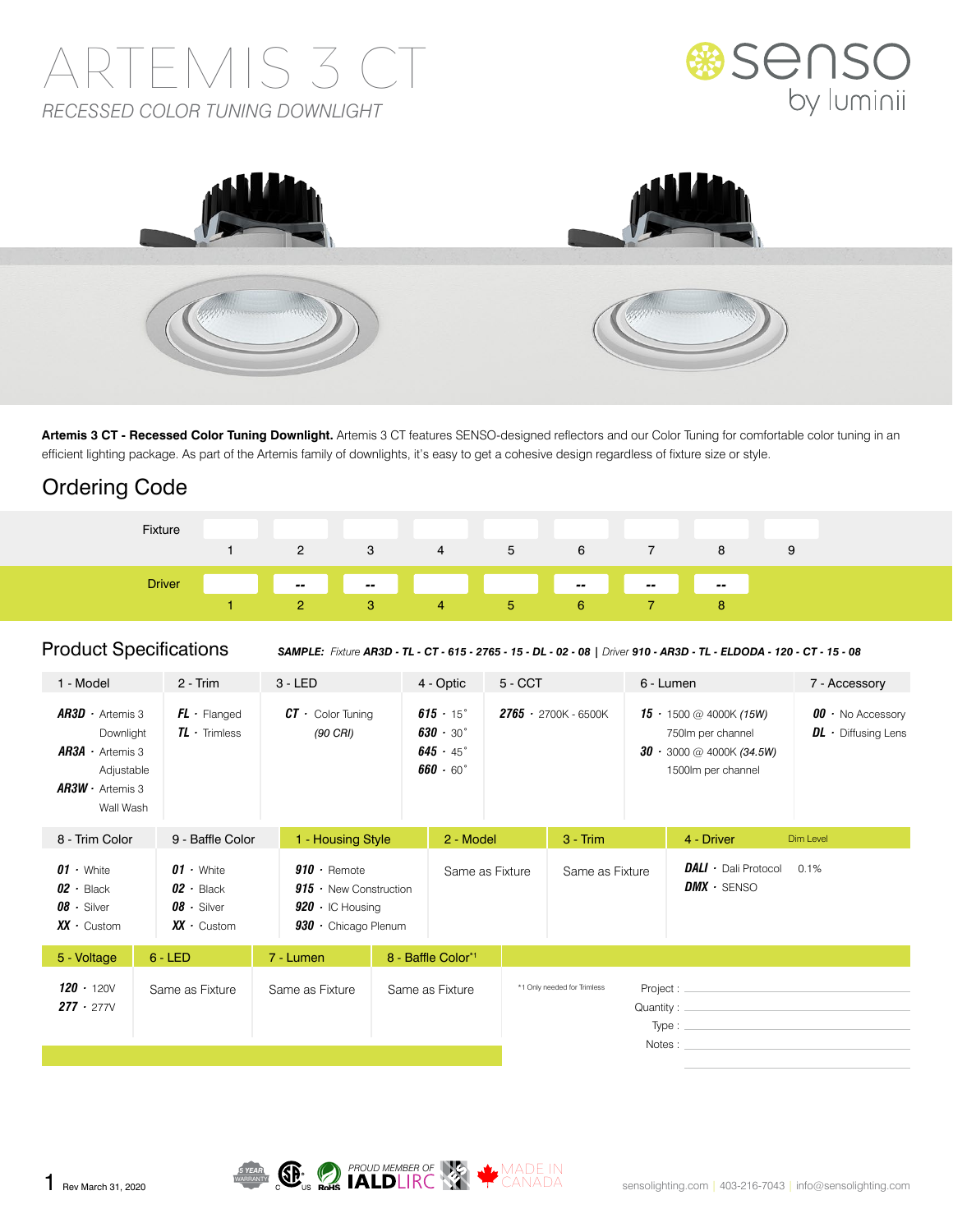# ARTEMIS 3 CT *RECESSED COLOR TUNING DOWNLIGHT*



### Light Engine

**Color Temperature (CCT):** 2700K up to 6500K **Color rendering (CRI):** 90 CRI

**Output:** up to 3000lm **High Efficacy:** up to 95 lumen/Watt **Color Consistency:** Range within a 3-MacAdam Ellipse

#### Driver

**Dimming:** Dali and DMX **Ripple:** Industry leading Low ripple **Efficiency:** Power Factor >0.9 Efficiency over 85% Class 2 output for safety **Installation:** Small Footprint allows retrofit installations

### **Reflector**

*Faceted Reflector*



# Installation

- For new and retrofit installations
- Simple connection between fixture and driver via quick connect

# Construction / Finish

- Satin powder coated finish
- Custom finishes are available
- Cast Aluminum Trim • Made in Canada



#### Artemis 3 Fixed Downlight